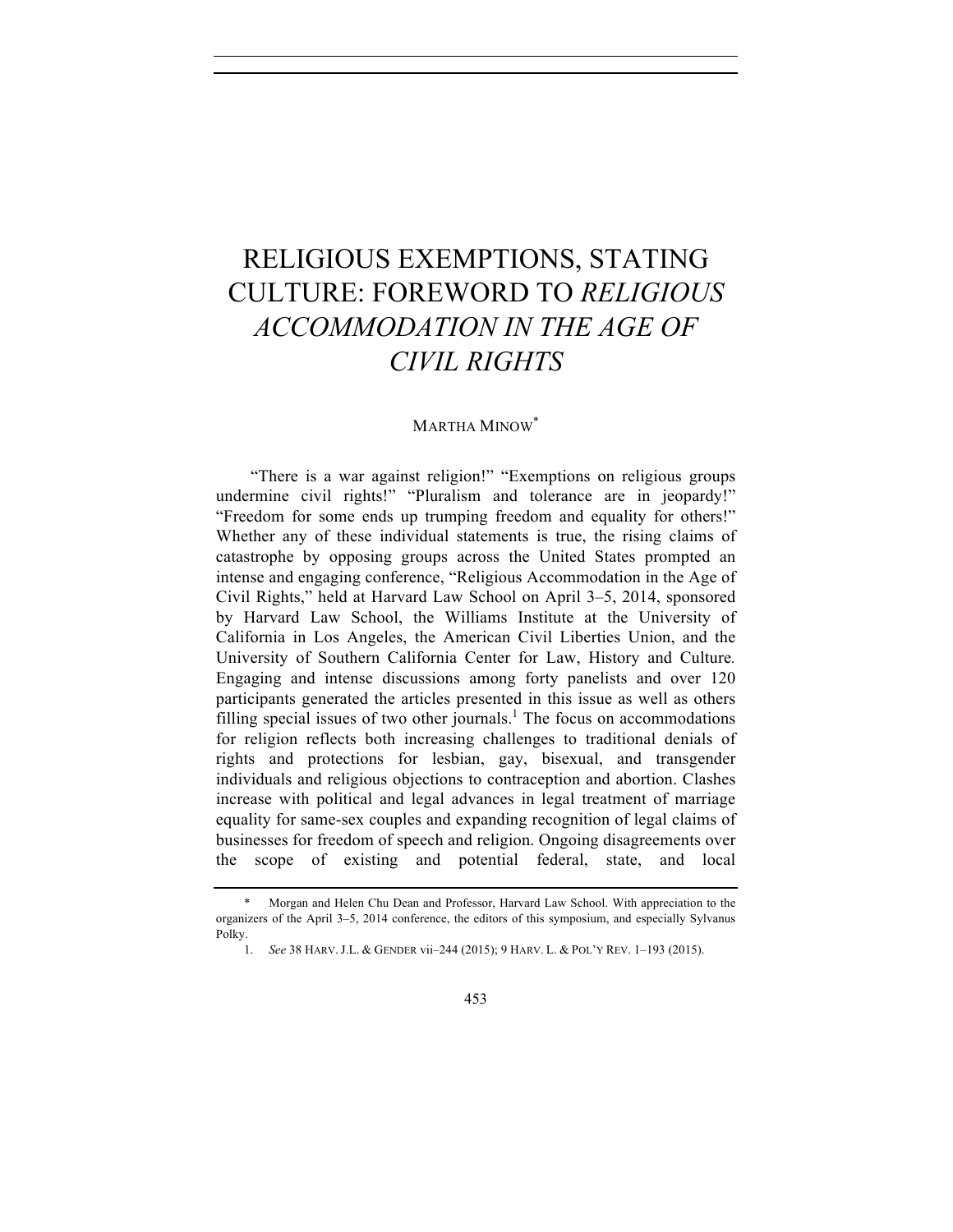antidiscrimination laws, health insurance requirements, and other general rules trigger political and social debates but also produce legal questions requiring answers.

Pending at the time of the conference, *Burwell v. Hobby Lobby Stores, Inc.* is one of many high-profile legal disputes about the required scope of accommodation for religion; there, closely held private businesses asserted and obtained protection on the federal Religious Freedom Restoration Act of 1993 ("RFRA") from the United State Supreme Court in securing an exemption from the Affordable Care Act's mandate requiring health insurers to provide contraceptives.<sup>2</sup> Some hint of the scope of disagreement is present not only in the Supreme Court's four generated opinions and alarm bells from observers on all sides*,* <sup>3</sup> but also in the conflict between the Court and Congress over the issues. The Religious Freedom Restoration Act was an effort by Congress to reinstate a method of analysis once used but then rejected by the Supreme Court. However, the Supreme Court subsequently rejected the application of RFRA to the states, $4$  which was followed by further Congressional and state legislative actions. <sup>5</sup> American law and politics reflect decades of pitched disagreements over the scope of religious freedom and exemptions from legal requirements on religious grounds.<sup>6</sup>

These disagreements revive debates both at the time of the nation's origin and in the conflicts elsewhere that prompted many to emigrate to North America in the seventeenth and eighteenth centuries.<sup>7</sup> The articles

<sup>2.</sup> Burwell v. Hobby Lobby Stores, Inc., 134 S. Ct. 2751 (2014).

<sup>3.</sup> *Compare, e.g.*, Robert P. George, *What Hobby Lobby Means*, FIRST THINGS (July 1, 2014), http://www.firstthings.com/web-exclusives/2014/06/what-hobby-lobby-means (cautioning that applications of the case will determine the future of religious freedom), *with* Jeffrey Hollender, *Depriving Women of Contraceptive Care is Bad Business*, HUFFINGTON POST (Aug. 5, 2014), http://www.huffingtonpost.com/jeffrey-hollender/contraceptive-care\_b\_5651812.html, *and with* Kristina Petersen, *Supreme Court's Hobby Lobby Ruling Ignites Debate Over Religious-Freedom Law*, WALL ST. J. (June 30, 2014), http://online.wsj.com/articles/supreme-courts-hobby-lobby-ruling-ignitesdebate-over-religious-freedom-law-1404155510 (describing partisan controversy in Congress regarding the scope of RFRA's protections).

<sup>4.</sup> City of Boerne v. Flores, 521 U.S. 507, 507–09 (1997) (holding that the Religious Freedom Restoration Act exceeded Congress's Fourteenth Amendment enforcement authority and was unconstitutional as applied to states).

<sup>5.</sup> *See* Religious Land Use and Institutionalized Persons Act of 2000, Pub. L. No. 106-274, 114 Stat. 803 (codified as amended at 42 U.S.C. § 2000cc et seq. (2012)); *State Religious Freedom Restoration Acts*, NAT'L CONF. STATE LEGISLATURES (Mar. 13, 2015) http://www.ncsl.org/research/civil-and-criminal-justice/state-rfra-statutes.aspx.

<sup>6.</sup> *See generally* Martha Minow, *Should Religious Groups Be Exempt from Civil Rights Laws?*, 48 B.C. L. REV. 781 (2007) (using various examples to discuss the optimal scope of religious freedom given its potentially inverse relationship with race, sex, sexual orientation and other factors).

<sup>7.</sup> *See* NOAH FELDMAN, DIVIDED BY GOD: AMERICA'S CHURCH-STATE PROBLEM—AND WHAT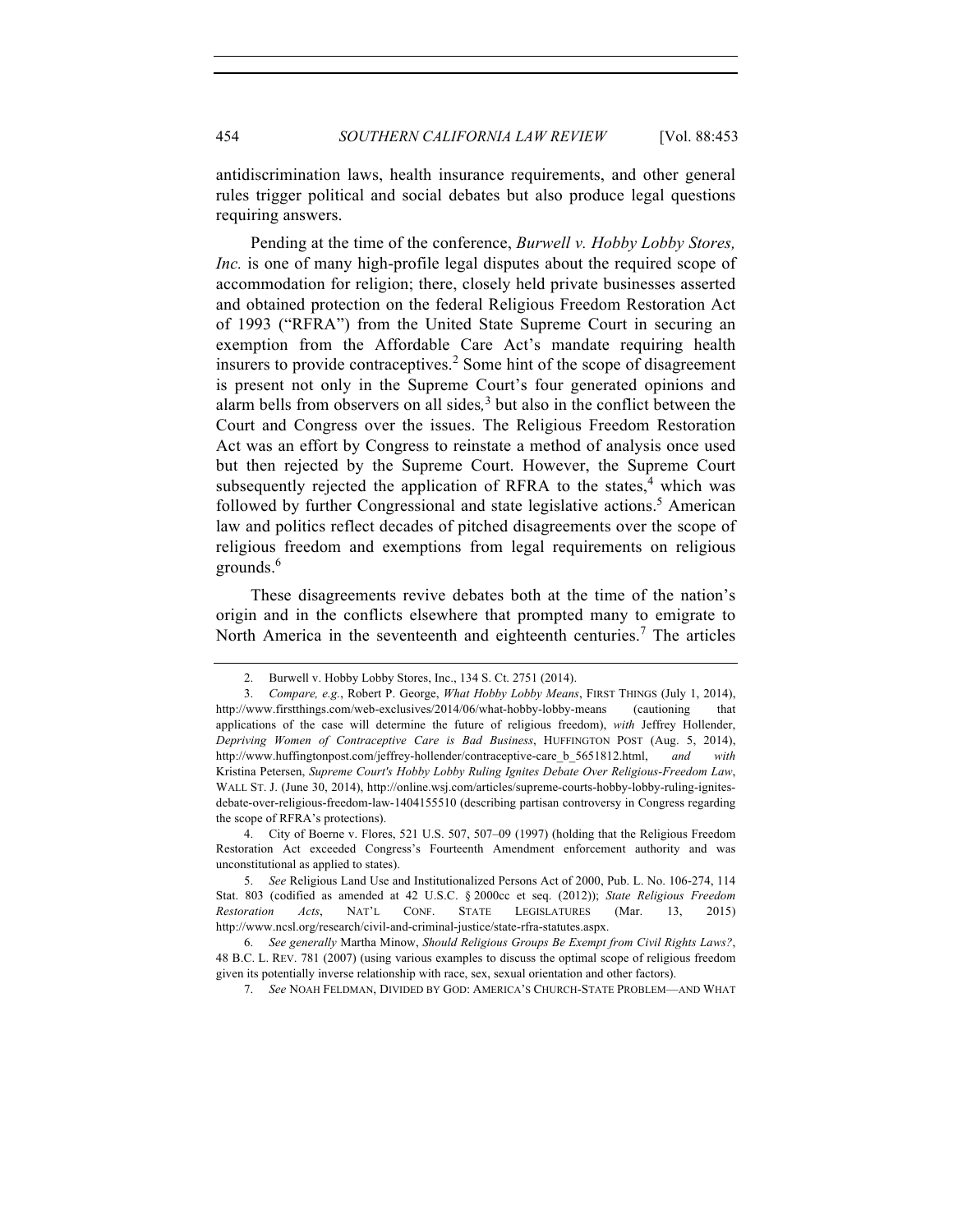here, as in the larger debates they reflect, address deep questions about the nature of truth, the reaches and limitations of empathy and tolerance, the relationships between liberty and equality, the shifting patterns of secularization and religious revival, the deployment of group identities by politicians, the fund-raising and mobilization efforts of political parties, and the rifts by region and between cities and rural populations in an oftencontentious heterogeneous society.<sup>8</sup> A special danger, pointed out at the conference by Professor Nan Hunter of Georgetown University, is the conversion of disagreement into demonization. Given the real risks of misunderstanding and distorting opposing views, this issue and the conversations it reflects offer encouragement that individuals who disagree on these pending and enduring questions can talk productively with one another.

Familiar discussions of tolerance for pluralist accommodations have relied on conventional distinctions, albeit informed by Protestant Christianity, separated by a private sphere that ensures religious exercise and a public sphere that demands compliance with general rules of employment and welfare.<sup>9</sup> These issues take on a new complexity when economic actors, such as privately held but potentially large corporations, receive accommodations for religious claims asserted by their owners. Historically, both First Amendment practice and common understandings distinguished between private individuals and religious institutions, on the

WE SHOULD DO ABOUT IT 19-56 (2005) (discussing the seventeenth-century debate among the U.S. founding fathers on whether the Constitution should protect religious freedom); EDWIN S. GAUSTAD  $\&$ LEIGH E. SCHMIDT, THE RELIGIOUS HISTORY OF AMERICA 23–29 (rev. ed. 2002) (pointing out the important role religion has played in various groups' decision to migrate to North America, such as the French). For primary materials on the subject, see LIBRARY OF CONGRESS, *Religion and the Founding of the American Republic: Exhibition Items*, http://www.loc.gov/exhibits/religion/obj-list.html (last visited Jan. 27, 2015).

<sup>8.</sup> *See* CHRISTOPHER L. EISGRUBER & LAWRENCE G. SAGER, RELIGIOUS FREEDOM AND THE CONSTITUTION (2007); KENT GREENAWALT, RELIGION AND THE CONSTITUTION—VOLUME I: FAIRNESS AND FREE EXERCISE (2d prtg. 2009); PAUL HORWITZ, THE AGNOSTIC AGE: LAW, RELIGION, AND THE CONSTITUTION (2011); THE POLITICS OF TOLERATION IN MODERN LIFE (Susan Mendus ed., 1999); DAVID O'CONNELL, GOD WILLS IT: PRESIDENTS AND THE POLITICAL USE OF RELIGION (2014); STEVEN D. SMITH, THE DISENCHANTMENT OF SECULAR DISCOURSE (2010); CHARLES TAYLOR, A SECULAR AGE (2007); Ziad Munson, *God, Abortion, and Democracy in the Pro-Life Movement*, *in* TAKING FAITH SERIOUSLY 277 (Mary Jo Bane, Brent Coffin & Richard Higgins eds., 2005). For a thoughtful treatment of shifting debate over religion in the public square, see SALLY STEENLAND, DEBATING THE DIVINE: RELIGION IN 21ST CENTURY AMERICAN DEMOCRACY (2008).

<sup>9.</sup> *See* Alasdair MacIntyre, *Toleration and the Goods of Conflict*, *in* THE POLITICS OF TOLERATION IN MODERN LIFE, *supra* note 8, at 133, 139–44 ("It is a consequence of [various] features of the social life of advanced modernity that there is always tension and sometimes conflict between the demands of state and market on the one hadn and the requirements of rational local community on the other.").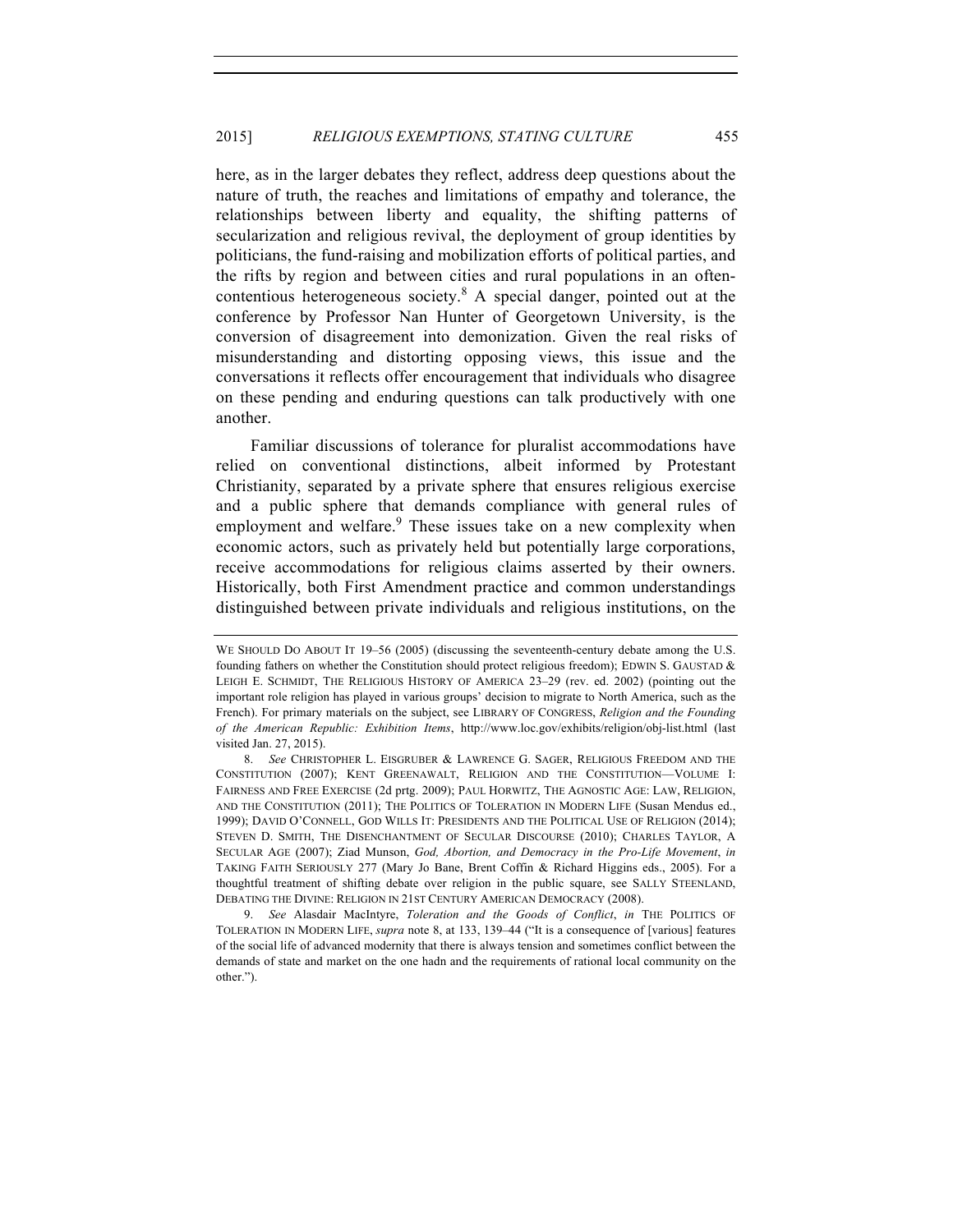one hand, and economic institutions, on the other, in terms of the spheres of legal protection for religion. Title VII, for example, prohibits discrimination on the basis of religion in employment, with exemptions for religious institutions.<sup>10</sup> The decision in *Hobby Lobby* raises the question why a business can have religious beliefs and as well questions over whose beliefs here should matter. (Majority owner? Majority of all stockholders? Employees?). Further questions include how those religious beliefs shall be identified and under what circumstances, if any, should countervailing interests of the government or third parties matter in assessments of religious accommodation. The *Hobby Lobby* decision marks a new day in the nation's longstanding debates about religious liberty and universal public norms and opens the door to many disputes within companies, communities, and courts.

The articles collected here present thoughtful analyses of the shapes and sources of the contemporary conflicts as well as potential resolutions that deal with legally framed disagreements over religious accommodations for individuals, businesses, and nonprofit organizations. Although diverse in their points of view and particular choice of focus, the articles converge in their recognition that the government in contemporary society inevitably defines national values, whether by imposing them against the objections of individuals and groups or by creating exemptions or accommodations. They echo Professor Robert Cover's powerful articulation, which emphasized the violence of the state, which has the power to destroy what binds a community together even as failure to do so can destroy the state's own project of predictable and uniform rules, guaranteeing individual rights and social order.<sup>11</sup> In this light, accommodation—exemptions from otherwise general rules—are an obvious tool to ease coexistence but also mechanisms to express and implement the relative ranking of public commitments. When are accommodations a compromise of important values that extends religious freedom but potentially harms third parties and uniform laws—and when instead an affirmative good, supporting a vibrant pluralism? The contributors help address this question as they explore how the government inevitably shapes cultural values and what the government should pursue.

<sup>10.</sup> 42 U.S.C. § 2000e-1(a) (exempting from the antidiscrimination requirement "a religious corporation, association, educational institution, or society with respect to the employment of individuals of a particular religion to perform work connected with the carrying on by such corporation, association, educational institution, or society of its activities").

<sup>11.</sup> Robert Cover, *The Supreme Court 1982 Term—Foreword: Nomos and Narrative*, 97 HARV. L. REV. 4, 45–53 (1983), *reprinted in* NARRATIVE, VIOLENCE, AND THE LAW: THE ESSAYS OF ROBERT COVER 95, 145–55 (Martha Minow, Michael Ryan & Austin Sarat eds., 1992).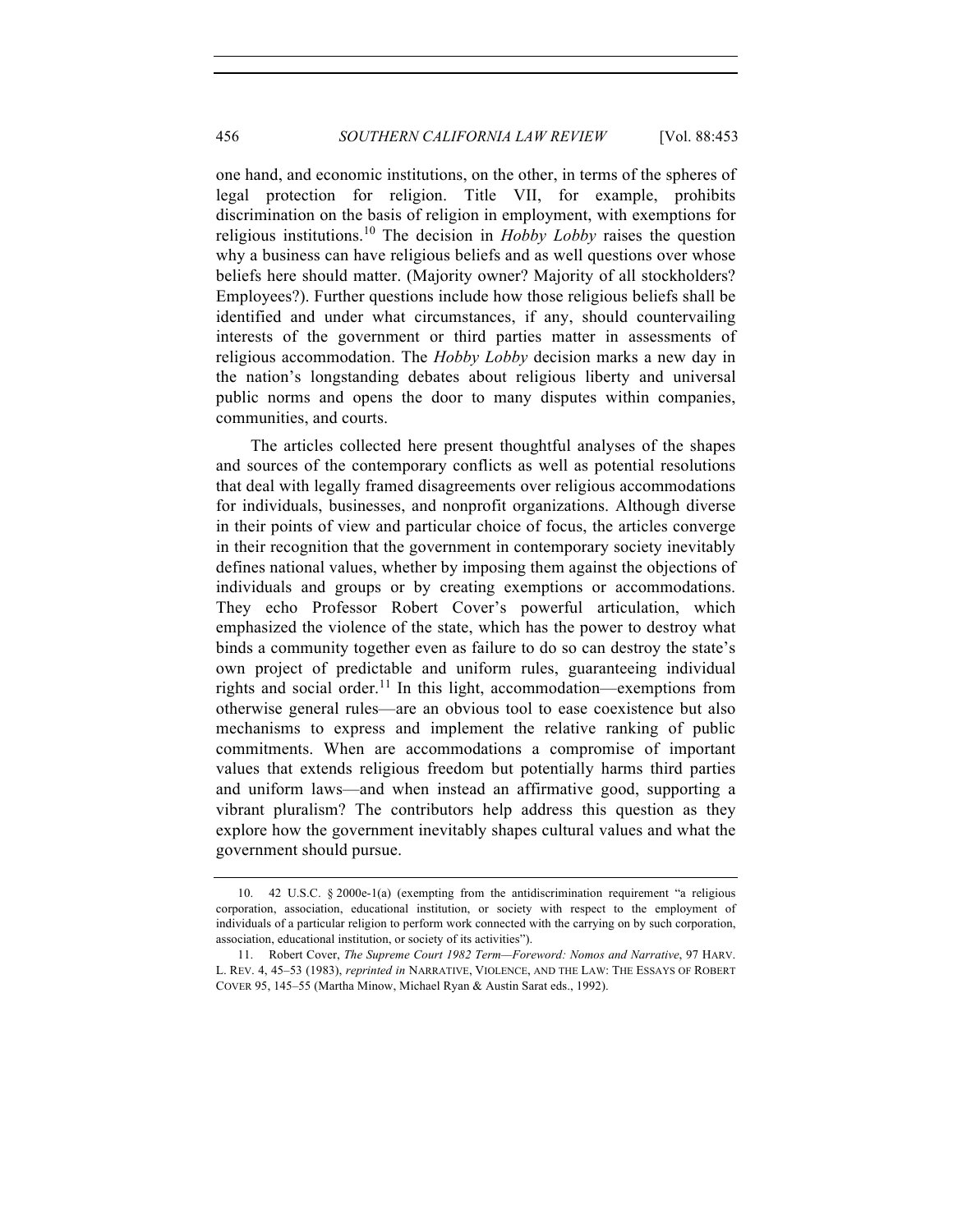### 2015] *RELIGIOUS EXEMPTIONS, STATING CULTURE* 457

## THE STATE INEVITABLY DEFINES CULTURE

The authors here shed light on varied ways in which governments define culture. With a vivid comparison of struggles over same-sex unions in two national contexts, Malick Ghachem traces how past treaties with colonial territories shape the contours of access to marriage, while constitutional commitments to federalism similarly influence access to marriage in the United States.<sup>12</sup> Here, the definition of culture by the government embodies the path that the government's power has taken, whether through shrinking the empire or managing the regional differences. Steven Smith underscores the inevitability of support by the government for one view or another in its treatment of gay marriage and the contest among groups which each want law on their side.<sup>13</sup> Professor Smith goes further, however, in arguing that failure to accommodate religious objectors to abortion or same-sex marriage would force them either to violate their convictions or be "increasingly relegated to the margins of society," excluded from operating large businesses and universities, and unable to take on roles as physicians, pharmacists, landlords, or photographers.<sup>14</sup> Melissa Murray warns that legal victories by advocates for same-sex marriage endanger not just religious opponents but also those who seek space for non-marital sexual relationships.<sup>15</sup> State endorsement of same-sex marriage, she argues, sets in motion a new potential need for exemptions for those who do not want to marry.

Nomi Stolzenberg argues that it is not just the state, but also the state in conjunction with the economy, that defines culture.<sup>16</sup> Thus, just as the Hobby Lobby owners object to financially assist a practice they abhor—the United States government objects to financial assistance—"material support"—that finds its way to terrorists.<sup>17</sup> She also identifies the surprising mix between progressive and libertarian views of coercion and government that the *Hobby Lobby* case produces for both the owners and their opponents as they fight over who gets the define the terms of the

<sup>12.</sup> Malick W. Gachem, *Accommodating Empire: Comparing French and American Paths to the Legalization of Gay Marriage*, 88 S. CAL. L. REV. 511 (2015).

<sup>13.</sup> Steven D. Smith, *Live and Let Live? The Asymmetry of Accommodation*, 88 S. CAL. L. REV. 703 (2015).

<sup>14.</sup> *Id.* at 716.

<sup>15.</sup> Melissa Murray, *Accommodating Nonmarriage*, 88 S. CAL. L. REV. 661 (2015). She also argues that state approval of same-sex marriage aligns with governmental efforts to privatize responsibility for individual welfare and reduce the welfare state*. Id*. at 697–700.

<sup>16.</sup> Nomi Maya Stolzenberg, *It's About Money: The Fundamental Contraction of Hobby Lobby*, 88 S. CAL. L. REV. 727 (2015).

<sup>17.</sup> *Id.* at 744–46.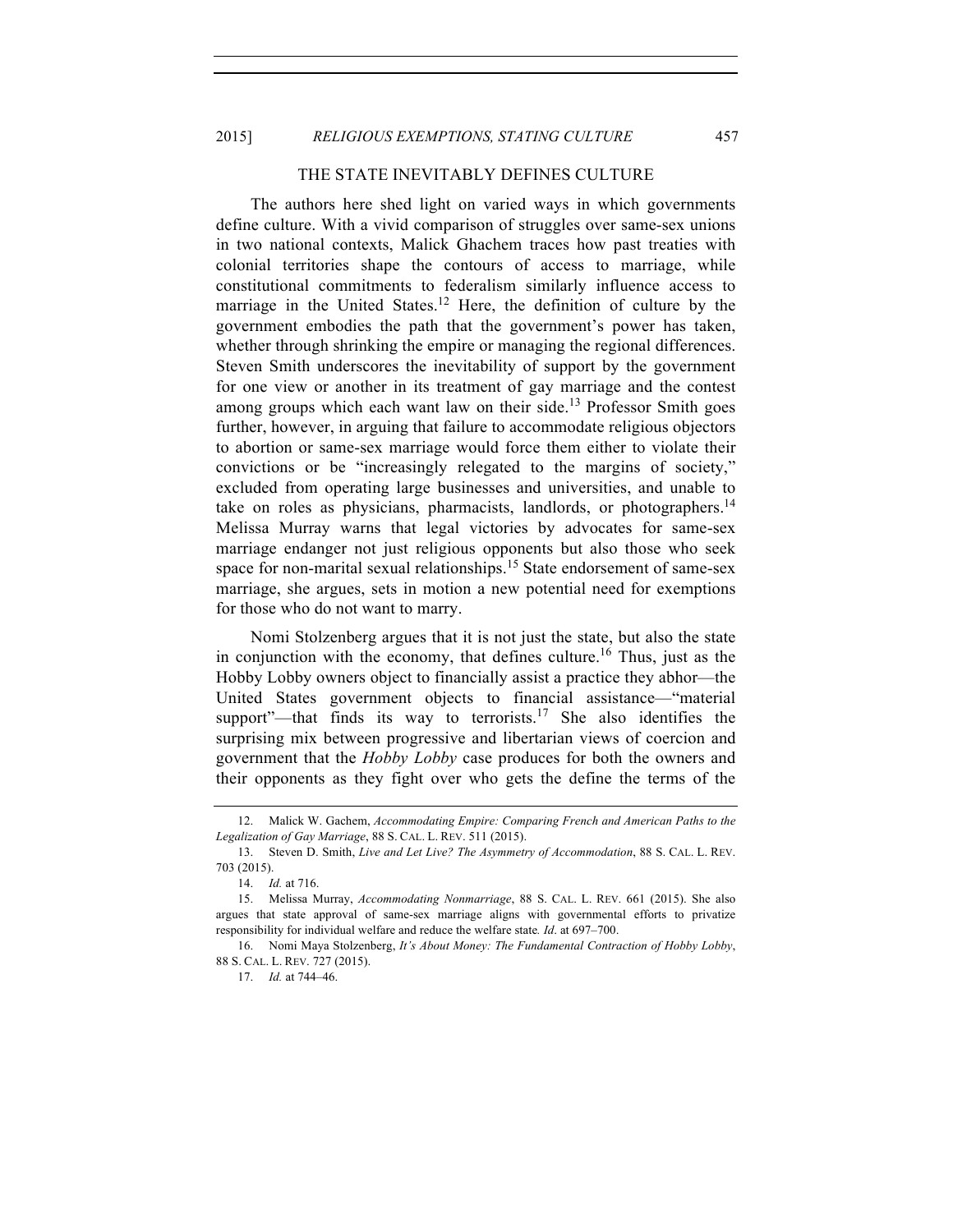culture.<sup>18</sup> Because money ties people together in patterns of responsibility and dependency, the government's treatment of money goes to the core of meanings and relationships.

Andrew Koppelman argues that antidiscrimination laws should give priority to tackling economic inequality as an increasing sense of taboo will bring outliers persisting in discriminating against sexual minorities into line.<sup>19</sup> Hence, he urges supporters of rights of gays, lesbians, bi-sexual and transgender persons not to become enmeshed in fights over accommodating religiously motivated claims for exemptions. Asserting that the gay rights movement has won—or is on course for doing so, he looks ahead to future political choices about poverty, violence, and criminal justice to argue about how best to preserve potential coalitions across religious and nonreligious lines. For Michael Helfand, the fact that governments shape culture by dictating what receives approval and what does not supplies critical support for stressing volunteerism as a central value.  $20$  John Inazu suggests that the state's crucial task is to help people live with deep and irresolvable differences, and imposing a contested view would undermine this task at a time when advocates of gay rights are gaining power.<sup>21</sup>

The distinctive contributions of the symposium articles across quite varied contexts do contribute to a common conclusion. Because contemporary government taxes private actors, provides unemployment benefits, governs collective bargaining, licenses providers of services, and otherwise governs economic and private transactions, grants of exemptions redefine otherwise prevailing public policies and give priority to some individuals over others.<sup>22</sup> The particular pattern of accommodations may reflect the relative political success of particular groups and their causes or analysis under general principles.<sup>23</sup> But the accommodations granted and defined reveal not only existing public norms but also the direction of change in norms embraced by the dominant culture. No wonder the stakes are high.

<sup>18.</sup> *Id.* at 755.

<sup>19.</sup> Andrew Koppelman, *Gay Rights, Religious Accommodations, and the Purposes of Antidiscrimination Law*, 88 S. CAL. L. REV. 619 (2015).

<sup>20.</sup> Michael A. Helfand, *Religious Institutionalism, Implied Consent and the Value of Voluntarism*, 88 S. CAL. L. REV. 539 (2015).

<sup>21.</sup> John D. Inazu, *A Confident Pluralism*, 88 S. CAL. L. REV. 587 (2015).

<sup>22.</sup> *See* Minow, *supra* note 6, at 785–91 (describing the "clash" between religious groups' demands for exemptions from certain civil rights laws and the antidiscrimination norms such laws are designed to protect).

<sup>23.</sup> *Id.* at 792–814 (comparing treatments of race, gender, and sexual orientation in religious claims for exemption from antidiscrimination laws).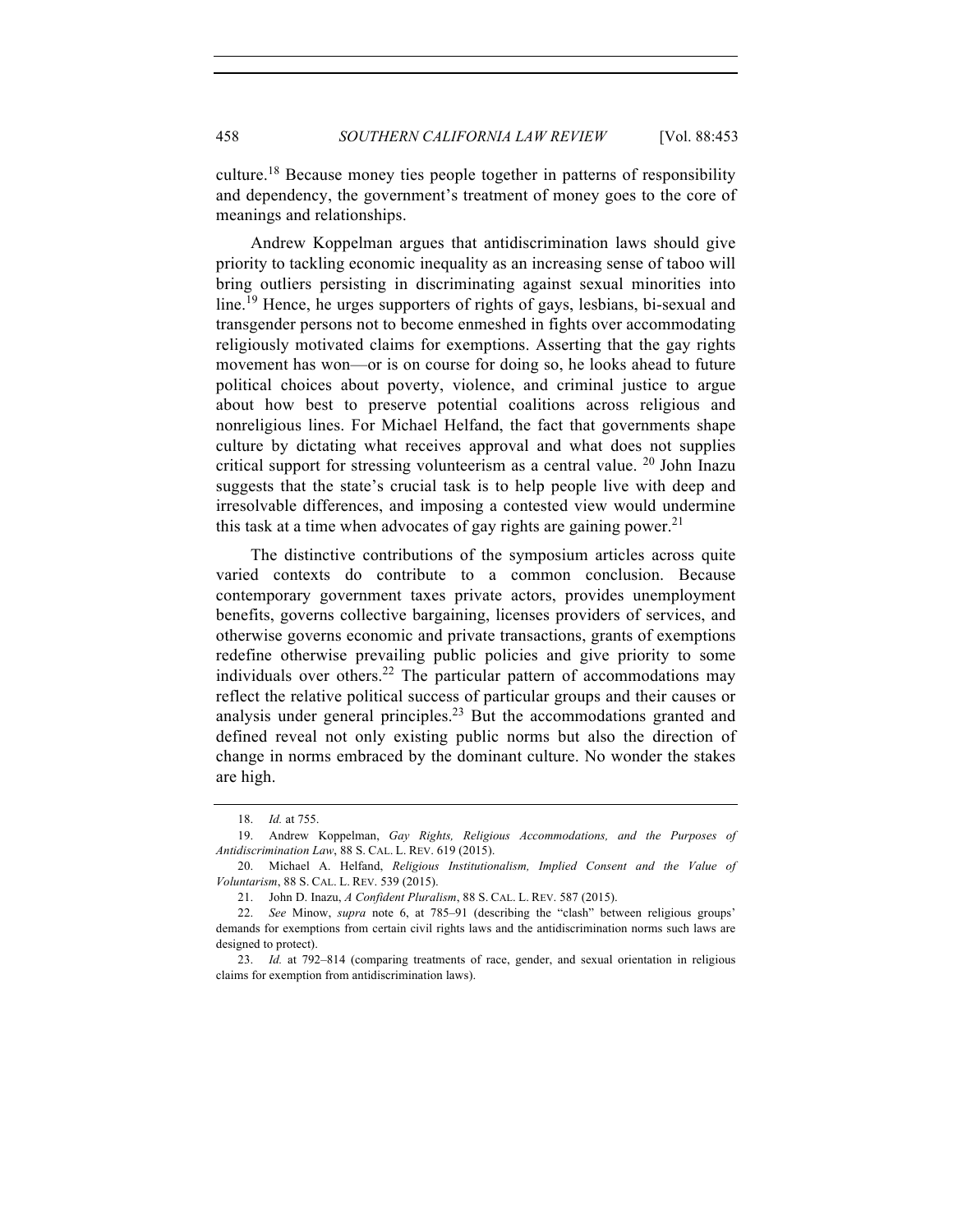#### HOW TO PROCEED

The authors may agree about the inevitable role of law in shaping culture, but they diverge over recommended treatments of contemporary claims for religious accommodations. Ghachem argues against creation of new excluded groups as governments extend recognition to same-sex marriage.<sup>24</sup> Murray warns that the rising recognition of same-sex marriage jeopardizes individuals who pursue sexual relationships outside of marriage.<sup>25</sup> Inazu, Koppelman, and Smith advocate for government accommodation for religious objectors to promote the kind of pluralist communities that encourage humility and tolerance;<sup>26</sup> preserve room for dissents and differences; $27$  or lay the ground for political coalitions for tackling poverty, violence, and injustice.<sup>28</sup> Helfand stresses voluntary affiliation by individuals and clear disclosure of religious purposes for any institution recognized by the government as deserving accommodations to protect the autonomy of individuals and to justify a free exercise claim by the institutions, including companies like Hobby Lobby whose religious accommodation affects employees.<sup>29</sup> And for Stolzenberg, the government should not "recognize a right not to facilitate government programs because of moral objections to the program" because doing so would "deny the government's right very ability to raise revenue and determine how that revenue will be used," and neglect the mutual dependencies inherent in economic relations. $30$  As this range of positions suggests, whatever the treatment of claims for religious accommodation, law and society should promote co-existence to avoid constant battles and the resentment of minorities in a diverse society.

Conference organizer Mark Tushnet reflected at the live event, "[t]he other thing that struck me was that there were a few people taking a strong separatist position—no accommodation at all—and I was surprised that there were people taking that position."<sup>31</sup> During the conference, I argued

<sup>24.</sup> Ghachem, *supra* note 12 (describing risks to people governed by past treaty relations with France and to people in some of the states in the United States removed from current trends).

<sup>25.</sup> Murray, *supra* note 15.

<sup>26.</sup> *See* Smith, *supra* note 13, at 718–21 (arguing that religious groups have a better track-record in supporting humility and tolerance than do nonreligious groups, maintaining that the religious groups have more to lose from nonaccommodation than secular groups do from accommodation, and noting the economic incentives for ending discrimination against gays and lesbians).

<sup>27.</sup> *See* Inazu, *supra* note 21 (arguing that reinforcement of institutions for religious freedom will allow differing groups to coexist until they reach a compromise).

<sup>28.</sup> Koppelman, *supra* note 19, at 655–59.

<sup>29.</sup> Helfand, *supra* note 20.

<sup>30.</sup> Stolzenberg, *supra* note 16, at 763.

<sup>31.</sup> Dick Dahl, *Religious Accommodation in the Age of Civil Rights*, HARV. L. TODAY (Apr. 30,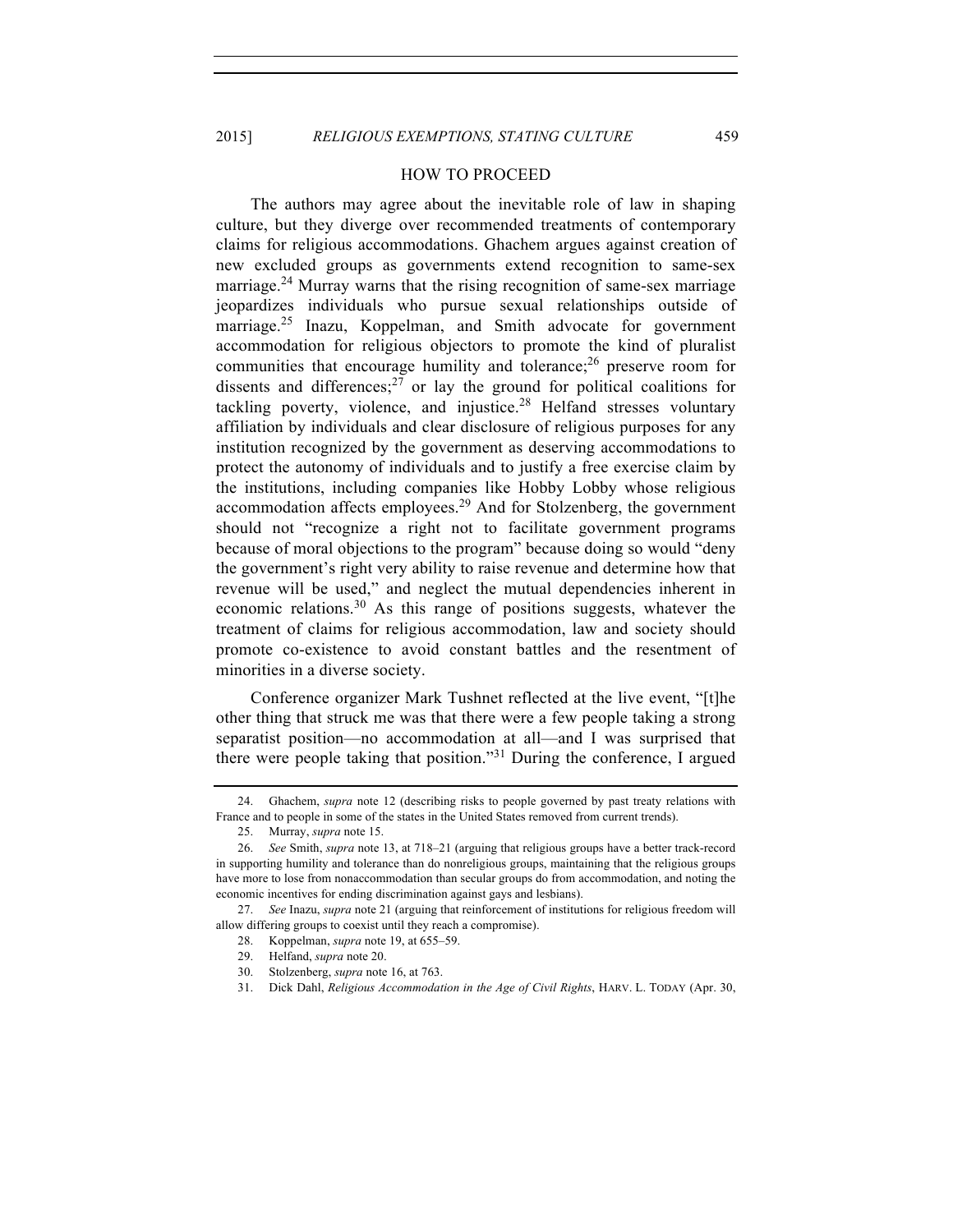for "accommodation in a different sense—the kinds of accommodation that can occur when people of good will can sit across the table from each other to see what they can work out. . . . The more that we litigate these cases, the less accommodation, in the deepest sense, we will have.<sup> $32$ </sup> Yet I am sobered by the cautionary comment of Columbia Law School professor Katherine Franke, who noted at the conference that progress on inclusion and justice does not come from pleas for tolerance.<sup>33</sup> It is an important reminder. Yet, because of the significant effect of state recognition on cultural norms and practices, denials and grants of religious accommodation can each undermine peaceable coexistence across groups. Conflict is inevitable. For that very reason, ensuring fundamental respect for individuals regardless of their views is a predicate for productive debate. Religiously-motived wars throughout history and erupting around the world today provide sufficient reminders of the precious contributions our legal and political systems offer in supporting coexistence despite disagreement. Tolerance and respect ultimately come not from the government but from the people, and yet how the government's power is deployed will influence how people come to view their place in society. Religious accommodation demands not only sufficient room for people with diverse beliefs and practices, but also acceptance of ongoing conflict over the meaning and demands of justice.

Richard Garnett rightly emphasizes that the tensions under discussion are tensions among civil rights, for religious liberty is a crucial civil right.<sup>34</sup> So too is his assertion of pluralism essential.<sup>35</sup> Ours is a diverse society and the mixing—and even the clashes—among cultures, religions, races, and worldviews—are not only unavoidable but also crucial contributors to the creativity and meaning of the experiment that makes the United States so great. Remaining, though, for more sustained discussion, are two basic questions. Firstly, when is the clash about harm, and when about offense; when about jeopardy to one's very being, and when about discomfort with aspects of other people's lives? The law can, and does, take into account what people find offensive; but in a free society, sometimes people must tolerate offense in order to accommodate the rights of others.<sup>36</sup> This idea

<sup>2014),</sup> http://today.law.harvard.edu/religious-accommodation-age-civil-rights-video/.

<sup>32.</sup> *Id.*

<sup>33.</sup> *Id.*

<sup>34.</sup> Richard W. Garnett, *Religious Accommodations and—and Among—Civil Rights: Separation, Toleration, and Accommodation*, 88 S. CAL. L. REV. 493, 500 (2015).

<sup>35.</sup> *Id.* at 502–04.

<sup>36.</sup> *See generally* JOHN STUART MILL, ON LIBERTY (1859); Robert Amdur, *Harm, Offense, and the Limits of Liberty*, 98 HARV. L. REV. 1946 (1985) (book review).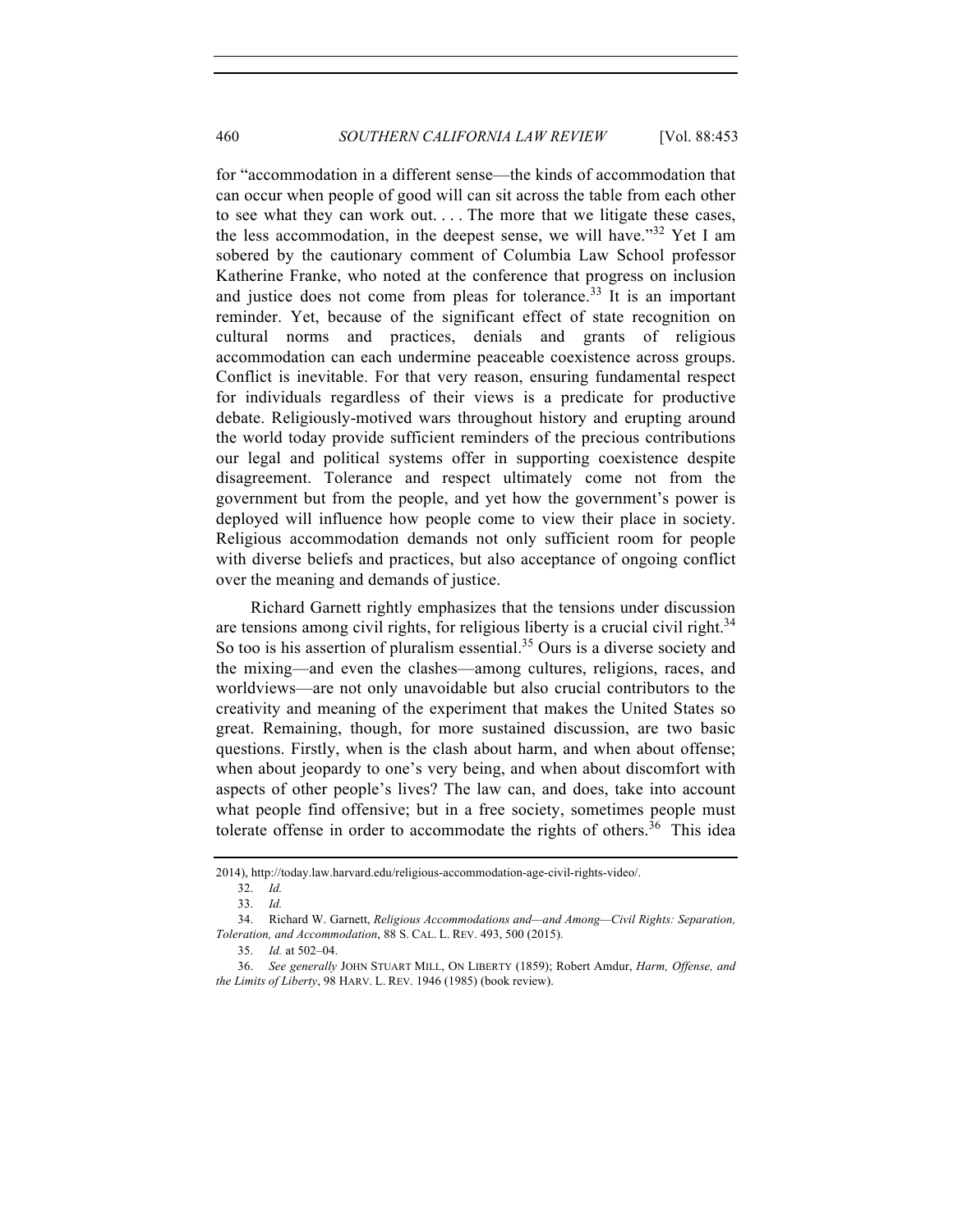applies to those seeking religious accommodations and also to those seeking equal treatment.

And secondly, how can even long-standing religious beliefs change without undermining religious liberty? Religious arguments against racial integration were prevalent and insistent several decades ago. The U.S. Supreme Court acknowledged that the Supreme Court of Appeals of Virginia relied on Biblical references to the intentions of the Almighty in refusing an equal protection challenge to its anti-miscegenation statute, but the Court went on to find "no legitimate overriding purpose independent of invidious discrimination which justifies this classification."<sup>37</sup> Sometimes abstract principles direct the result; sometimes political and social struggles play a significant role.<sup>38</sup> Living as we do in the midst of political and social struggles and in the midst of legal arguments, it is not only judicial decisions that matter. Face-to-face discussions, sustained scholarly debates, explorations of attitude compromises like those we explore in this symposium are as vital, and the contributors deserve all of our gratitude.

<sup>37.</sup> Loving v. Virginia, 388 U.S. 1, 3–4, 11 (1967).

<sup>38.</sup> *See generally* Minow, *supra* note 6.